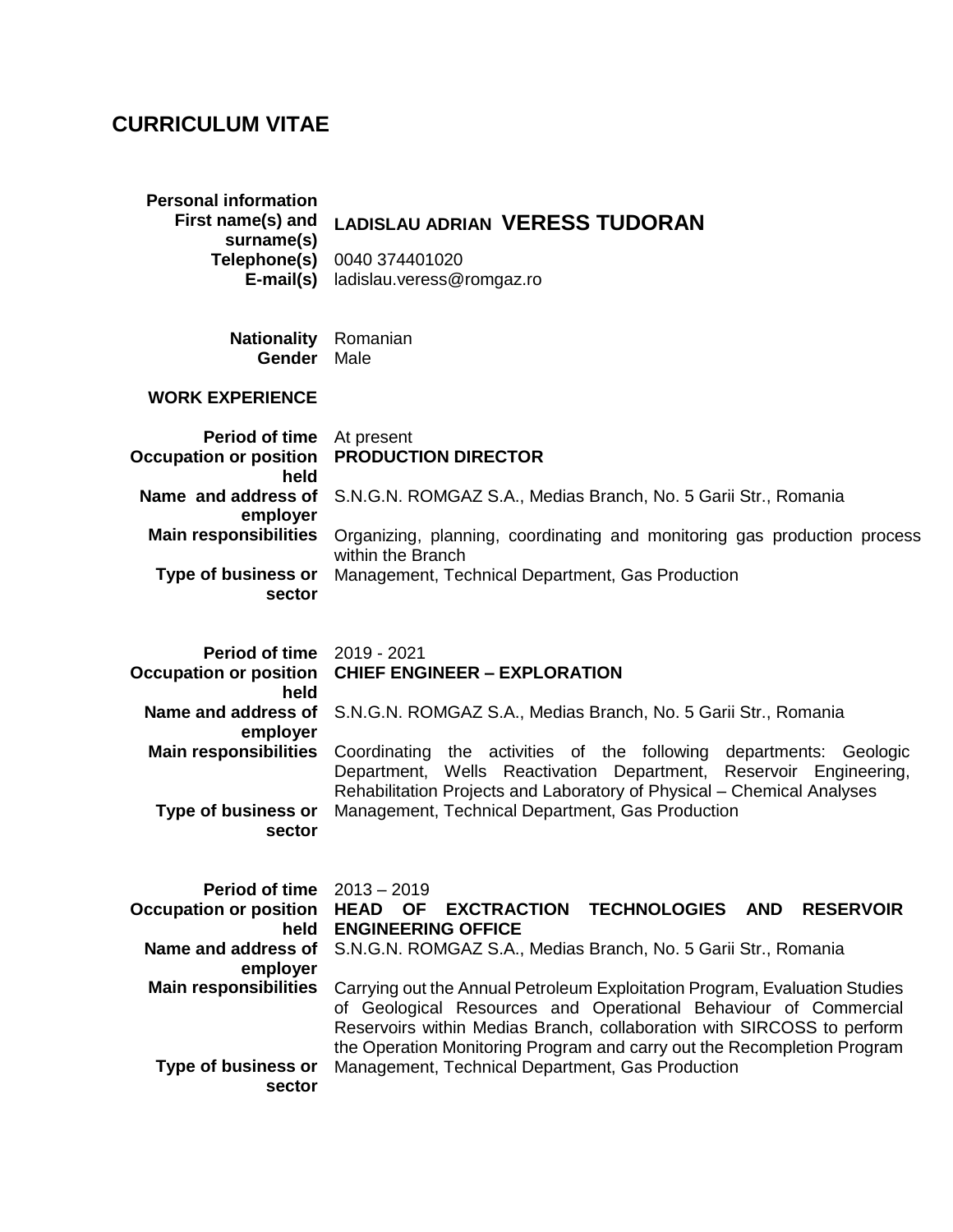| <b>Period of time</b> 2008 - 2013<br><b>Occupation or position</b><br>held                                                                                                          | <b>DIRECTOR OF BRATISLAVA BRANCH</b>                                                                                                                                                                                                                                                                                                                                                                         |  |
|-------------------------------------------------------------------------------------------------------------------------------------------------------------------------------------|--------------------------------------------------------------------------------------------------------------------------------------------------------------------------------------------------------------------------------------------------------------------------------------------------------------------------------------------------------------------------------------------------------------|--|
| Name and address of<br>employer<br><b>Main responsibilities</b>                                                                                                                     | S.N.G.N. ROMGAZ S.A., No.4, C.I. Motas Square, Medias, 551130,<br>Romania<br>Managing the Joint Operations in the exploration, development, production<br>blocks in Slovakia<br>Management, Technical Department, Administrative Department                                                                                                                                                                  |  |
| Type of business and<br>sector                                                                                                                                                      |                                                                                                                                                                                                                                                                                                                                                                                                              |  |
| <b>Period of time</b><br><b>Occupation or position</b><br>held<br>Name and address of<br>employer<br><b>Main responsibilities</b><br>Type of business and well operations<br>sector | $2005 - 2008$<br>DEPUTY HEAD OF PRODUCTION TESTING AND SPECIAL WELL<br><b>OPERATIONS UNIT</b><br>S.N.G.N. Romgaz S.A., S.I.R.C.O.S.S., No. 9, Lucian Blaga Str., Medias,<br>Romania<br>Coordinating technical activities for well workover, recompletion and special<br>Production testing and well recompletion                                                                                             |  |
| <b>Period of time</b><br><b>Occupation or position</b><br>held<br>Name and address of<br>employer<br><b>Main responsibilities</b><br>Type of business and<br>sector                 | $2003 - 2005$<br><b>TECHNOLOGIST ENGINEER, Production Testing and Special Well</b><br>Operations<br>S.N.G.N. Romgaz S.A., S.I.R.C.O.S.S., No. 9, Lucian Blaga Str., Medias,<br>Romania<br>Start-Up Rehabilitation Project of Laslaul Mare Field – collaboration with<br>Schlumberger, Well testing in DST/TCP system, supervising and<br>coordinating operations<br>Production testing and well recompletion |  |
| <b>Period of time</b><br><b>Occupation or position</b><br>held<br>Name and address of<br>employer<br><b>Main responsibilities</b><br><b>Type of business and</b><br>sector          | $1998 - 2003$<br>HEAD OF PRODUCTION TESTING AND WELL RECOMPLETION<br><b>FORMATION</b><br>Exprogaz, Romgaz<br>Gas wells reactivation and testing<br>Production testing and well recompletion                                                                                                                                                                                                                  |  |
| <b>EDUCATION AND</b><br><b>TRAINING</b>                                                                                                                                             |                                                                                                                                                                                                                                                                                                                                                                                                              |  |
| <b>Period of time</b><br>Type of<br>qualification/diploma<br>awarded                                                                                                                | 1998 - 2003<br><b>Engineer</b>                                                                                                                                                                                                                                                                                                                                                                               |  |
| <b>Main</b><br>subjects/occupational<br><b>skills</b>                                                                                                                               | Management and Technological Engineering                                                                                                                                                                                                                                                                                                                                                                     |  |